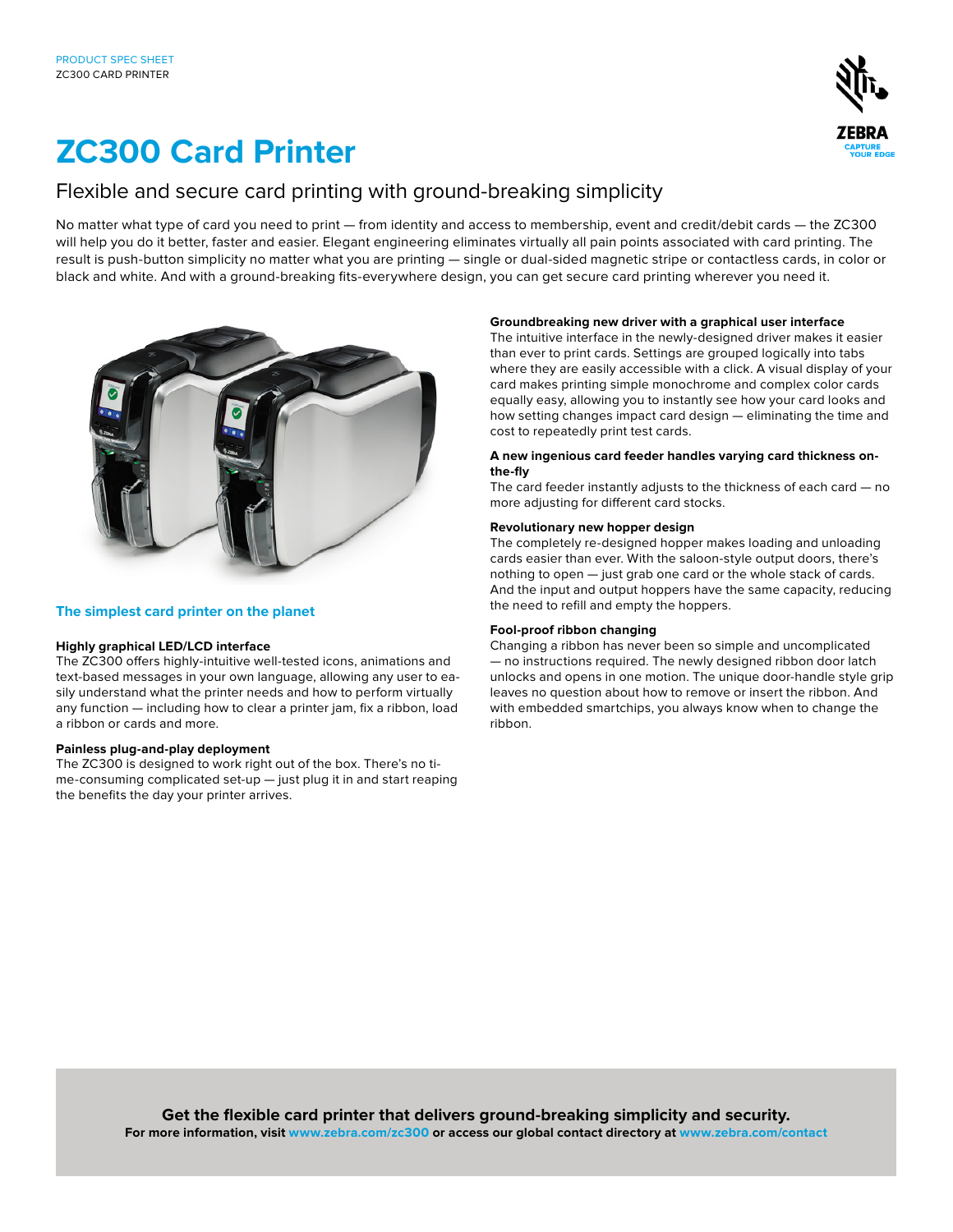### **Effortless manual card feed**

Manually feeding a card can be complicated — we made it simple with a lightpipe that guides the user through the manual feeding process, the same way that automatic teller machines guide users through their interaction.

### **We speak your language**

Workers can interact with the ZC300 in their native tongue with support for multiple languages on the LCD display and in the driver — English, French, Italian, Spanish, Portuguese (Brazilian), German, Polish, Russian, Simplified Chinese and Arabic.

# **The features you need to print the cards you want**

#### **Flexible card design and easy printing**

With the ZC300, you can print single or dual-sided monochrome and color cards. And no matter what you are printing, with advanced features, you can print dual-sided color cards with complex artwork just as easily as a basic single-sided black and white card.

#### **Multiple encoding options**

Whether you want to create swipe-and-go magnetic stripe or contactless cards, with the ZC300, it's easy. Right out of the box, you can print cards with magnetic stripes. And with the ZIP Pocket and our new Software Development Kits (SDKs), it's easy to integrate support for practically any 3rd party contactless encoder.

# **Ground-breaking 'fits everywhere' design**

#### **Good looks that fit in anywhere**

Even though the ZC300 is built for business, it has the consumer good looks required to fit in customer facing areas, from the retail store to the hospital admission desk.

#### **Sized to fit wherever you need printing**

Your printer shouldn't dictate where you can issue cards — it should fit wherever card printing is needed. From the minimal footprint and the slimmest profile to the lowest clearance in this printer class, the ZC350 is designed to fit in the most possible places — including under a counter or shelf.

#### **All the connectivity options you need**

Connect to one computer through the onboard USB to create a standalone printing station. Use the integrated Ethernet connection to give everyone who needs card printing instant access, maximizing printer usage. And improve deployment flexibility with optional Wi-Fi, eliminating the time and cost to run network cabling to your printers.

#### **Printer cover lock**

The printer cover lock prevents the theft of card stock and rejected cards, providing the security required for installation in public-facing areas.

# **Advanced security**

#### **Printer and host authentication**

Advanced security features enable printer-to-host authentication to prevent printing from unauthorized applications or devices.

#### **AES data encryption**

Government-grade encryption protects the most sensitive data during printing, such as account numbers.

# **Boost value with new capabilities and the right support**

#### **Get unmatched value with Print DNA — only from Zebra**

The printer hardware is just the start of what you need to maximize the value of your printers. That's why we created Print DNA because what's inside your printer matters. The Print DNA family of solutions brings unmatched ease of use, ease of integration and security to card printing, streamlining your operational efficiency and reducing development and deployment time and cost.

# **Protect your investment with Zebra's superior support services**

No matter what level of support you need, there is a Zebra support service that is just right for your business. With Zebra OneCare, no matter what happens to your printer, it's covered. If you just need access to technical support, choose Zebra's Technical Software and Support (TSS). And if you want help setting up and configuring the hundreds of settings on local and remote ZC300 printers, our Install & Configuration Assistance (ICA) Select program provides the support you need.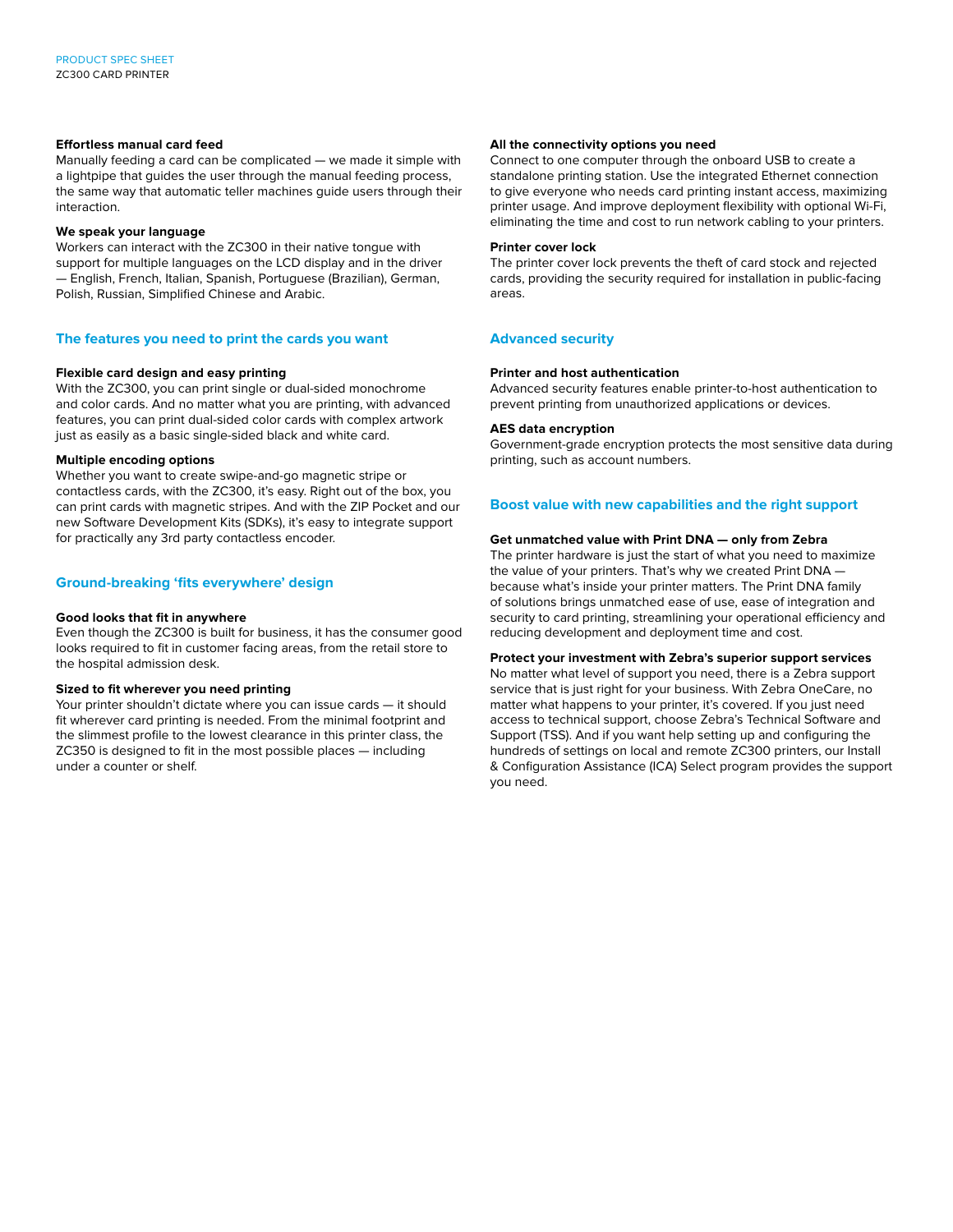# **ZC300 Card Printer Specifications**

#### **Standard Features**

- 300 dpi (11.8 dots/mm) print resolution
- 2 GB flash memory
- Image size: 1006 x 640 pixels
- Auto calibration of ribbon
- USB 2.0 and Ethernet 10/100 connectivity
- 100 card capacity auto-adjusting input hopper (30 mil)
- 100 card capacity output hopper (30 mil)
- Manual card feeding capability with LED bezel
- Graphical color LCD
- 3 Tricolor printer status indicator lights
- Kensington® secure lock slot
- Print Touch NFC tag for online printer help and documentation access
- Printer host authentication
- Data encryption
- Two-year unlimited warranty on printer and printhead

#### **Printing Specifications**

- Dye-sublimation thermal transfer direct to card print method
- Full-color or monochrome printing
- Single and dual-sided printing
- Edge-to-edge printing on standard CR-80 media
- Printing throughput (cards per hour) based on batch printing with USB connectivity. Times may vary depending on the computer configuration.
- 900 cards/hour single sided monochrome
- 200 cards/hour single-sided YMCKO
- 140 cards/hour dual-sided YMCKOK
- 450 cards/hour dual sided monochrome

#### **Media Specifications**

|                           | <b>Supplies Specifications:</b><br>NOTE: The ZC300 printer is designed to work only<br>with Zebra genuine ribbons.<br>Ribbons are included in a simple-to-load recyclable<br>cartridge. |
|---------------------------|-----------------------------------------------------------------------------------------------------------------------------------------------------------------------------------------|
| <b>Ribbon Description</b> | <b>Cartridge Image Count</b>                                                                                                                                                            |
| YMCKO*                    | 200                                                                                                                                                                                     |
| YMCKO*                    | 300                                                                                                                                                                                     |
| ҮМСКОК*                   | 200                                                                                                                                                                                     |
| 1/2 YMCKO*                | 400                                                                                                                                                                                     |
| 1/2 YMCKOKO*              | 250                                                                                                                                                                                     |
| KrO*                      | 700                                                                                                                                                                                     |
| KdO*                      | 700                                                                                                                                                                                     |
| <b>Black Monochrome*</b>  | 2000                                                                                                                                                                                    |
| <b>Black Monochrome</b>   | 1500                                                                                                                                                                                    |
| White Monochrome*         | 1500                                                                                                                                                                                    |
| <b>Red Monochrome</b>     | 1500                                                                                                                                                                                    |
| <b>Blue Monochrome</b>    | 1500                                                                                                                                                                                    |
| <b>Gold Monochrome</b>    | 1500                                                                                                                                                                                    |
| <b>Silver Monochrome</b>  | 1500                                                                                                                                                                                    |
|                           | *Zebra intelligent technology automatically detects<br>and authenticates ribbon<br>• Cleaning roller is included with each ribbon                                                       |
|                           | • Two available cleaning kit options: your<br>choice of two (2) or five (5) isopropyl alcohol<br>cleaning cards (1,000 images/card)                                                     |

#### **Card Compatibility:**

- NOTE: For optimum print quality and printer performance, use of Genuine Zebra supplies is recommended.
- Card Thickness: 10-40 mil\*
- Card Size: CR80 ISO 7810 ID-1 format, CR79\*
- Card Material: PVC and PVC composite
- Adhesive back and writable back cards
- Transparent cards\*
- \*Note: Spot color or monochrome printing recommended only on >20 mil thick cards, CR79 cards, and transparent cards.

# **Operating Characteristics**

 $\overline{a}$ 

| operating onaracteristics       |                                                                                              |
|---------------------------------|----------------------------------------------------------------------------------------------|
| <b>Operating Temp.</b>          | 59° F to 95° F/15° C to 35° C                                                                |
| <b>Storage Temp.</b>            | 23° F to 158° F/-5° C to 70° C                                                               |
| <b>Operating Humidity</b>       | 20% to 80% non-condensing                                                                    |
| <b>Media Storage</b>            | - Temperature: 41° F to 77° F/5° C to 25° C<br>- Humidity: 35% to 65% non-condensing         |
| <b>Electrical</b>               | • Auto-switching single-phase AC power                                                       |
|                                 | • Operating range: 90-132VAC and 190-<br>264VAC RMS                                          |
|                                 | • Frequency range: 47-63 Hz                                                                  |
|                                 | • FCC Class A                                                                                |
| <b>Physical Characteristics</b> |                                                                                              |
| <b>Dimensions</b>               | <b>Single Sided</b><br>10.2 in. H x 6.2 in. W x 15.1 in. D<br>258 mm H x 157 mm W x 383 mm D |

**Dual Sided** 10.2 in. H x 6.2 in. W x 18.4 in. D 258 mm H x 157 mm W x 468 mm D **Weight Single Sided** 8.8 lbs (4.0kg) **Dual Sided**

#### 9.7 lbs (4.4 kg) **Communications and Interface Capabilities**

| Communications and interiace Capabilities |          |  |
|-------------------------------------------|----------|--|
| <b>USB 2.0</b>                            | Standard |  |
| <b>Built-in 10/100</b><br><b>Ethernet</b> | Optional |  |

#### **The ZC300 is ideal in many applications, including:**

#### **General Access Control**

• Employee badges

#### **Education**

• Access control cards for identification and facility access for K-12 and higher education campuses

#### **Retail/Hospitality**

- Membership cards • Events and season passes
- Guest and passenger cards
- Food safety labeling